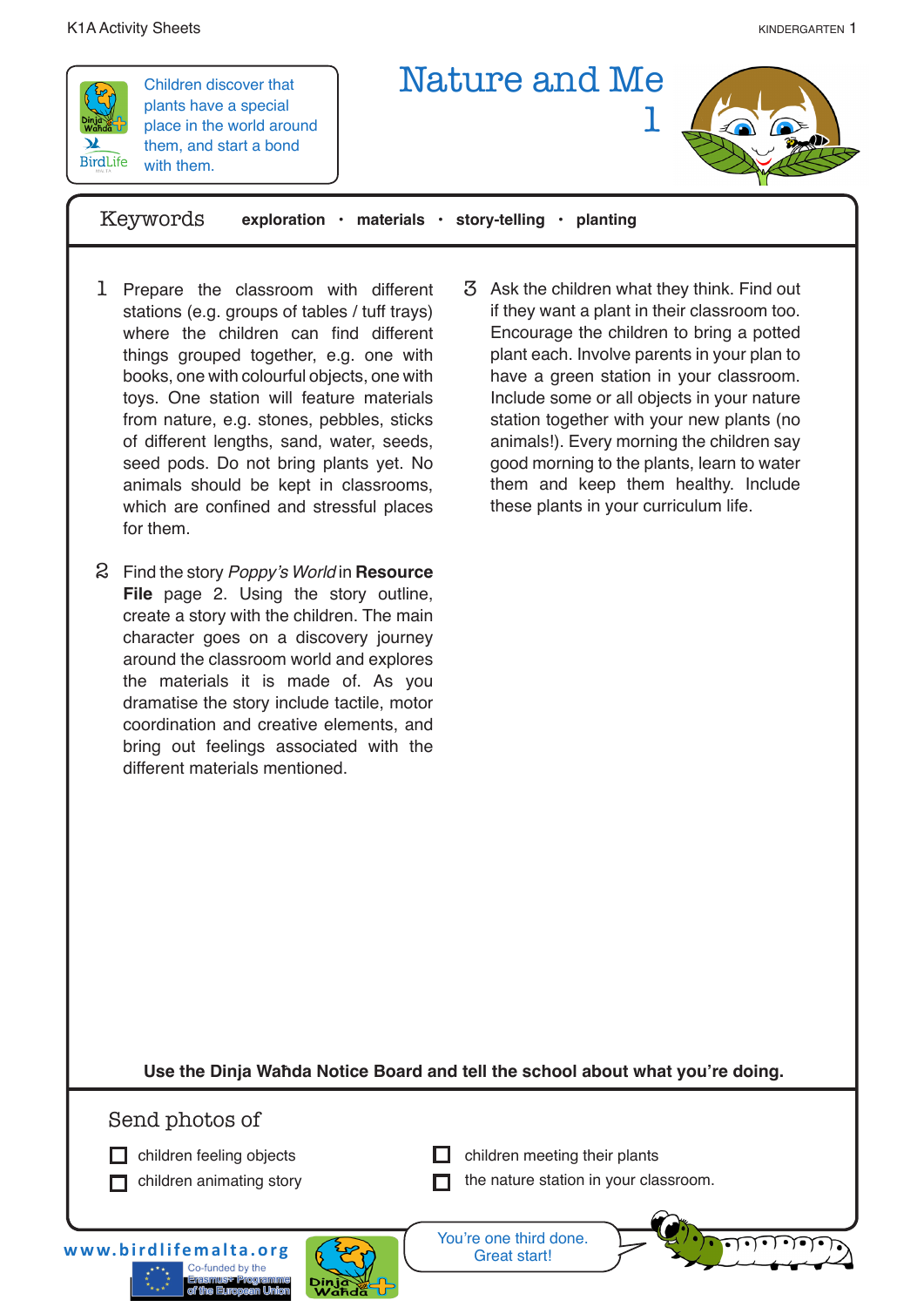## K1A Activity Sheets **Kanadia and Sheets** kindergarten 1 and the state of the state of the state of the state of the state of the state of the state of the state of the state of the state of the state of the state of the st



Children learn to respect all creatures, however small, as they observe the fascinating way of ants.



Keywords **exploration • art and craft • story-telling • physical activity**

- 1 Take children to a place in the school grounds where you know there are ants. See if they find some ants on their own and let them watch, discover and talk about what they see. Prompt observation with comments like: "I wonder what happens when I put crumbs near them." Place crumbs along their route and watch the ants carry food. See how they touch each other with their feelers. Make links with topics such as friendship, brothers and sisters (ants on the ground are all sisters), good food and bad food (ants will not be interested in artificial sweets but will carry off bread crumbs).
- $\Omega$  Carry art and craft materials with you to the ground and find a nice spot to do outdoor crafts. Wear the ant mask you have made for yourself from the design in **Resource File** page 3. Let children comment and react, see if they want to make their own ant mask. Provide materials for them to create their own mask from what they observed.
- Wearing the masks, children move on to 3 physical activity. Use ant movements to inspire the way you move. Do individual and group coordination movements, such as walking in a line, touching hands and shoulders, passing a ball along a line, carrying something together in groups without dropping it (like ants) and so on.
- 4 Back in class, read story Nemla Wara l-Oħra / Ants in a Row (**Resource File** pages 4–5) about a group of ants whose home is destroyed by fire. You may use the visuals in **Resource File** pages 6–8 to create characters and other props as you read. Print, cut out, stick to stiff backing and use kebab sticks to hold them up as you dramatise story together.
- While reading, allow concepts to grow 5 in children's mind and follow up on conversations and activities that emerge. Make sure that showing care for living things comes across, no matter how small creatures may be.
- After reading, let children represent story 6 by drawing, creating, using letters and any material you wish to develop at the time. You can display children's work in a frieze with a title about ants that you make together.

# **Use the Dinja Waħda Notice Board and tell the school about what you're doing.**

# Send photos of

- $\Box$  children observing ants
- $\Box$  children making ant masks
- $\Box$  children doing physical ant-like activity
- $\Box$  children dramatising ant story
- $\Box$  children participating in story follow-up

**www.birdlifemalta.org**





You're two thirds done! One more step to go.